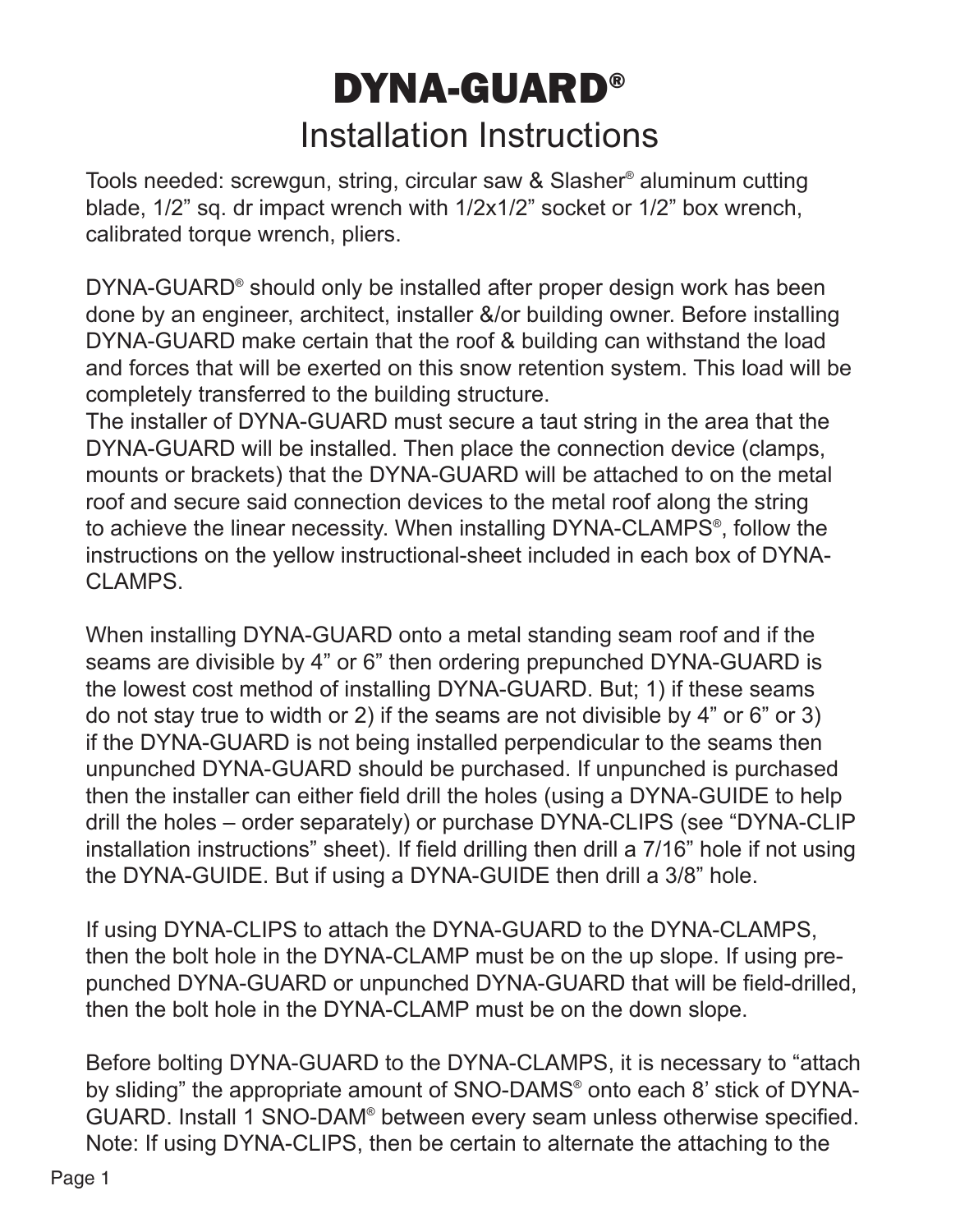DYNA-GUARD; slide on a DYNA-CLIP then a SNO-DAM... (Read the "SNO-DAM Installation Instruction"). Position the SNO-DAMS before bolting the DYNA-GUARD to the DYNA-CLAMPS. Use SNO-DAM 2 on vertical seam heights of 2" and under or horizontal seams of 1.75" and under. Use SNO-DAM 3 on vertical seam heights of 1.75" to 3" or on horizontal seams of 2" and under.

General Guideline:

Install the 1st row of DYNA-GUARD 6"-12" from eave of roof. If a 2nd row of DYNA-GUARD is required, then install it no more than 1/5th of the eave to ridge roof length from the 1st row, but at least 6' upslope from the 1st row of DYNA-GUARD. (See Figure Below) Actual placement of potential "additional rows" can be influenced by roof specifics to enhance roofline aesthetics.



When installing the 5/16-18x5/8" 1/2" hex flange head stainless bolt into the DYNA-CLAMP, the installer must torque the bolts between 156 to 168 inchpounds using a hand wrench or an impact wrench. These bolts are provided with the DYNA-CLAMPS.

One DYNA-GUARD splice connector is included with every 8' stick of DYNA-GUARD. Slip the splice connector onto the end of the installed DYNA-GUARD. Then the next stick of DYNA-GUARD that is getting installed must first be mated with the already installed splice connector. After the second DYNA-GUARD is installed, slip on a splice connector onto the end of DYNA-GUARD just installed. Repeat this process. The dimple in the splice connector creates about 1/8" gap between the two mated DYNA-GUARD sticks. This 1/8" gap is designed to permit the expansion & contraction associated with metal roofing. At the end of any run of DYNA-GUARD, the DYNA-GUARD cannot extend more than 3" past the nearest roof mounted connection device.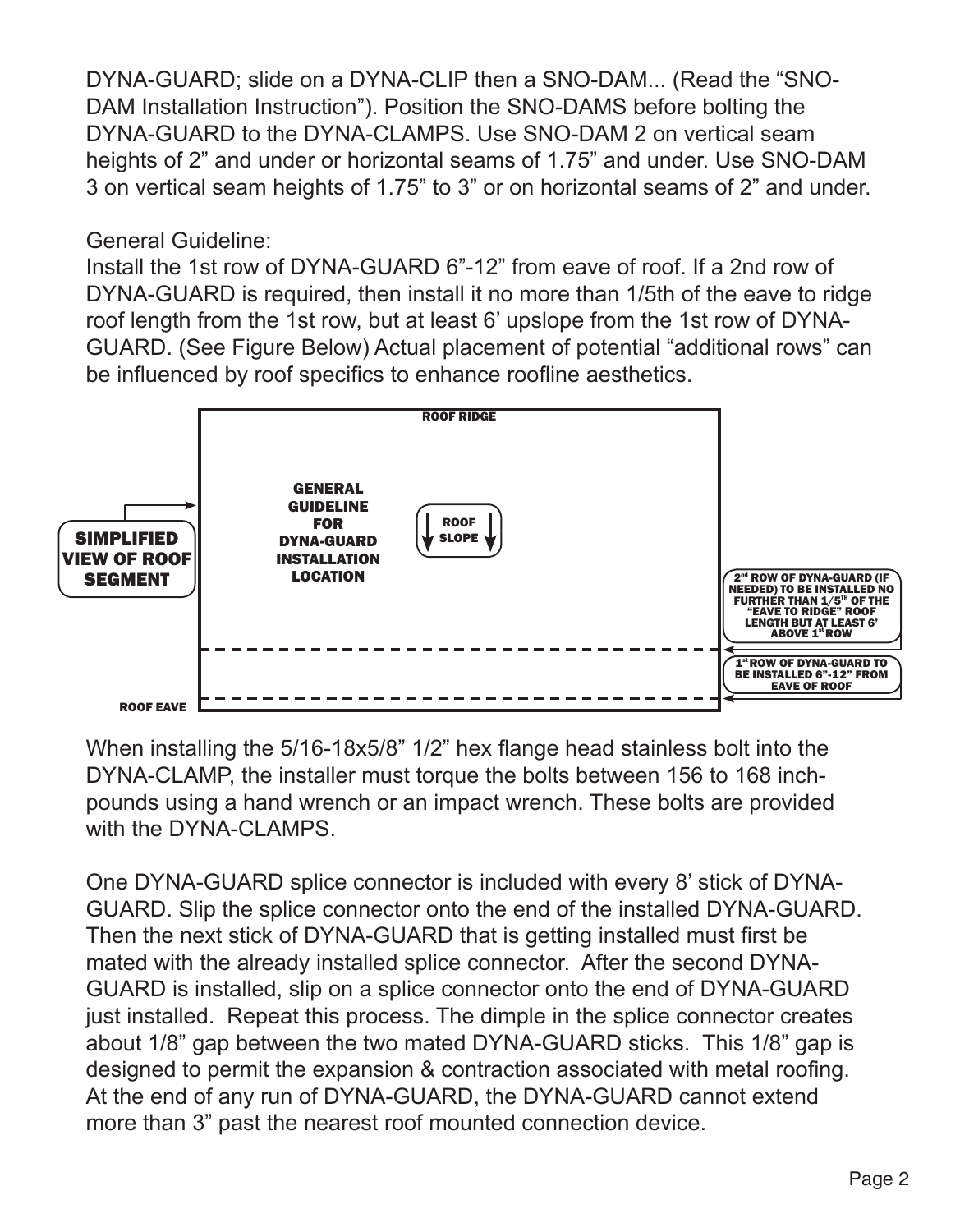Using the same material as the roof to maximize roof line aesthetics, insert a 2" wide painted strip of metal from either end of the DYNA-GUARD into the DYNA-GUARD between the upper and lower retaining flange on the face of the DYNA-GUARD. Using pliers, crimp the retaining flange anywhere along the face of each 8' stick of DYNA-GUARD to prevent the 2" strip from drifting after installation.

When cutting DYNA-GUARD, using a circular saw with a Slasher® aluminum cutting blade works best.

Bolt the DYNA-GUARD to the DYNA-CLAMP with the 5/16-18x5/8" stainless bolt included with the DYNA-CLAMPS. The bolt has a ½" hex head. Install bolts with an impact wrench or a 1/2" box wrench.

Dynamic Fastener and its employees makes no warranty or representation of any kind, express or implied, including no warranty of merchantability or fitness for a particular purpose, with respect to any of its products or services. If a claim arises against Dynamic Fastener under any circumstances then in no event will Dynamic Fastener's liability exceed the purchase price of the specific products or services to which the claim is made.

### DESIGN CONSIDERATIONS

1. All loads incurred by the DYNA-GUARD® System will be transferred to the panel. Therefore, proper panel attachment to substrate/structure is necessary to prevent roof panels from sliding under snow load. New and existing structures must be evaluated to insure they can withstand retained snow loads. (In instances where there is an overhang at the eave edge, it is imperative to make sure that the overhang can hold the accumulated loading. Otherwise, the first row of DYNA-GUARD should occur at the bearing wall.)

2. It is not recommended to place the DYNA-GUARD System in isolated areas such as doorways, vents and partial roof areas. Please call for special design considerations in these areas.

3. No snow retention system is capable of retaining 100% of snow and ice from falling off the roof.

4. Clamp spacing varies depending on seam spacing and load-calculations.

5. Designer, Architect, Engineer, Installer, &/or Company responsible for this Page 3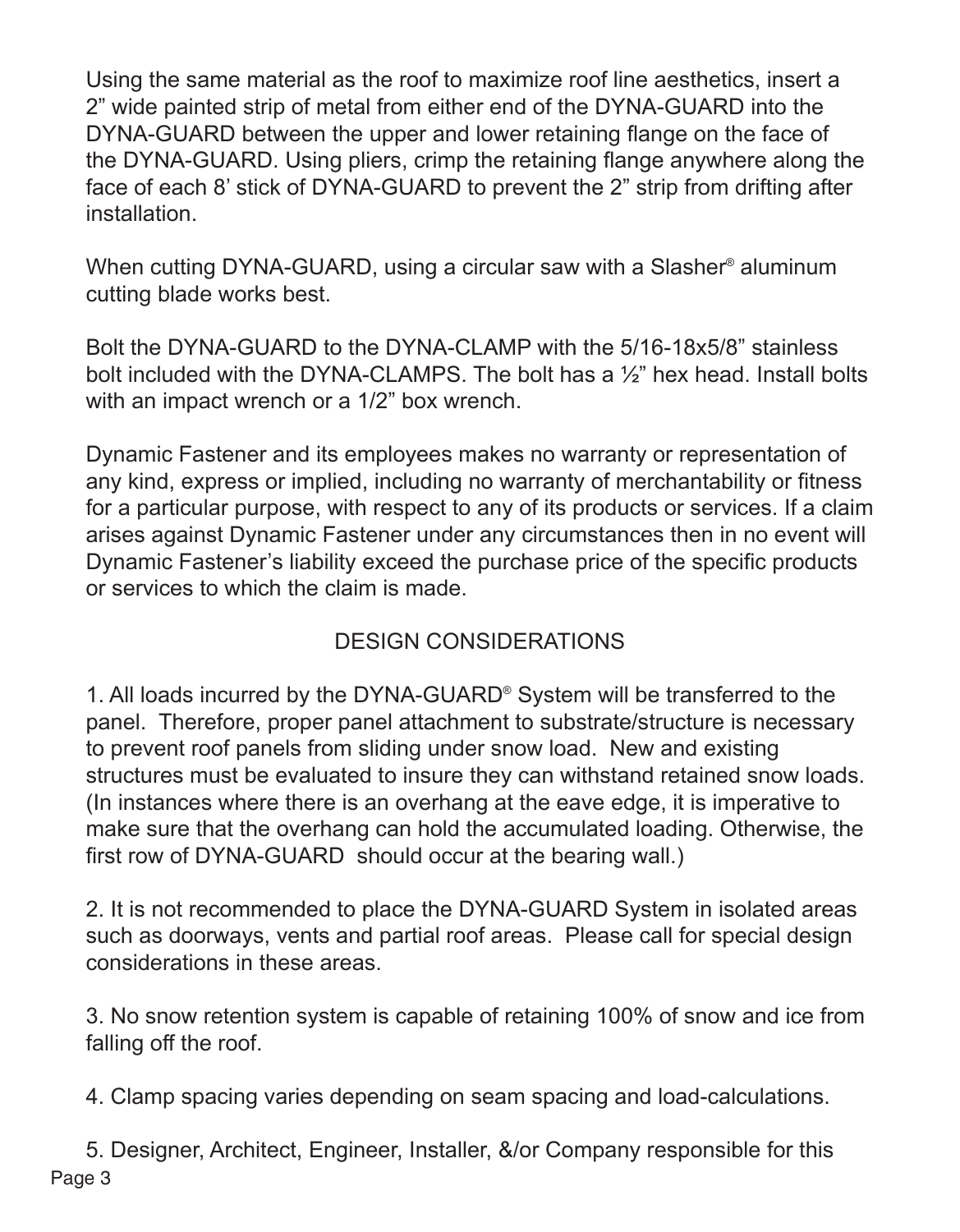project must have knowledge of the local snow loads (roof snow load PSF), climatic conditions, roof slope, roof orientation, potential drifting, and roof design prior to installing DYNA-GUARD .

6. After considering the above factors, determine lineal footage of DYNA-GUARD required based on length of panels, roof slope, snow loading, and areas needing protection from falling snow. More than one row of DYNA-GUARD may be needed.

7. Call Dynamic Fastener at (800) 821-5448 for design assistance and further information.

8. Finally, no matter how much is designed into a system, Mother Nature will throw more at us than we have considered, such as drifting, ice, unusual amounts of snowfall, etc. Owners must be aware of these conditions and when these extremes are reached, snow and ice should be physically removed from the roof. Any snow retention system will not prevent possible wind-blown overhangs or cornices. The owner must be aware of these situations and remove them as they occur.

9. It is the sole responsibility of the architect, designer, installer &/or building owner to assess the suitability of using DYNA-GUARD based on the above design considerations.

## DYNAMIC FASTENER **800-821-5448**

DYNA-GUARD<sup>®</sup>, DYNA-CLAMP<sup>®</sup> & SNO-DAM<sup>®</sup> are registered trademarks of Dynamic Fastener Service Inc.

DYNA-CLIP & DYNA-MOUNT are trademarks of Dynamic Fastener Service Inc.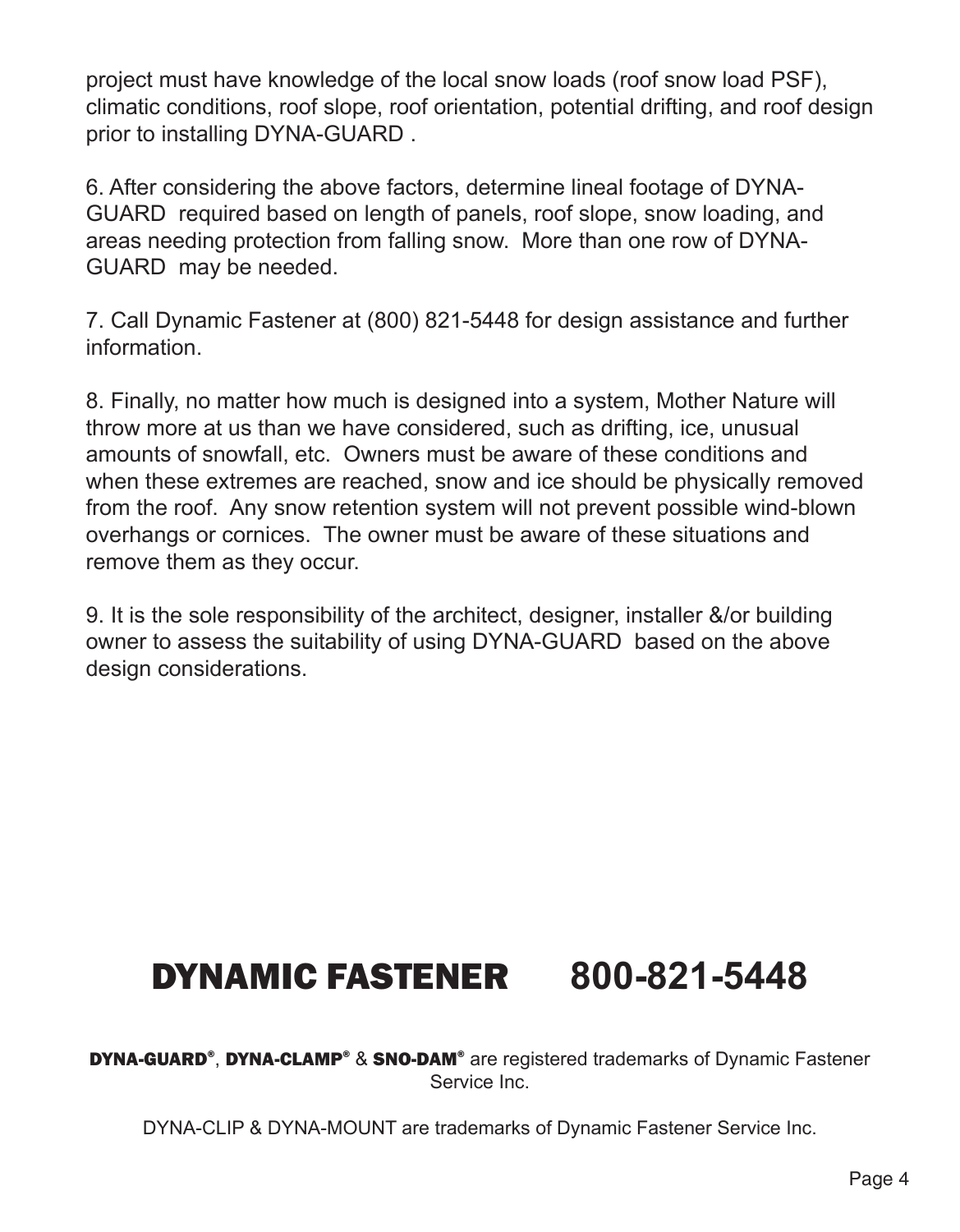# DYNA-GUARD® Instrucciones de Instalación

Herramientas necesarias: taladro, cuerda, sierra circular y hoja para cortar aluminio-Slasher® , llave de impacto con entrada cuadrada de 1/2" con la toma de 1/2 x 1/2" o llave de cubo de 1/2", llave de torsión calibrada, alicates (pinzas).

DYNA-GUARD® de be ser instalado solo después de ser diseñado por un ingeniero, arquitecto, instalador o propietario del edificio. Antes de instalar el DYNA-GUARD, asegúrese de que el techo y el edificio pueden soportar la carga y las fuerzas que se ejercen sobre este sistema de retención de nieve. Esta carga se transferirá totalmente a la estructura del edificio.

El instalador del DYNA-GUARD debe asegurar una cuerda tensa en el área que se instalará el DYNA-GUARD. Luego coloque el aparato de conexión (abrazaderas, soportes o braquetas) que el DYNA-GUARD va ser sujetado al techo de metal y asegure los aparatos de conexión al techo de metal a lo largo de la cuerda para lograr la necesidad lineal. Al instalar los DYNA-CLAMPS® , sigan las instrucciones en la página amarilla incluida en cada caja de DYNA-CLAMPS.

Cuando instalan el DYNA-GUARD en un techo de costura permanente (standing seam), si las uniones son divisibles por 4" o 6" entonces ordenando DYNA-GUARD pre-perforada, es sin duda el método más económico de instalar DYNA-GUARD. Pero; 1) Si lo ancho de las uniones no son todo igual o 2) Si las uniones no son divisibles por 4" o 6" o 3) Si el DYNA-GUARD no está siendo instalado perpendicular a las uniones, entonces el DYNA-GUARD sin perforaciones debe de ser comprado. Si el DYNA-GUARD sin perforaciones es comprado el instalador puede perforar en el sitio del trabajo (usando el DYNA-GUIDE para ayudar perforar los agujeros- ordenar separado) o compre DYNA-CLIPS (mire la hoja de "Instrucciones de Instalación de DYNA-CLIP"). Si está agujerando en el sitio y no está usando el DYNA-GUIDE entonces perfore un agujero de 7/16". Pero si está usando el DYNA-GUIDE perfore un agujero de 3/8".

Si está usando DYNA-CLIP para sujetar el DYNA-GUARD a los DYNA-CLAMPS, entonces el agujero del perno del DYNA-CLAMP debe de estar cuesta arriba. Si usa DYNA-GUARD con perforaciones o DYNA-GUARD sin perforaciones (agujeros) y se necesitan perforar en el sitio, los agujeros del tornillo del DYNA-CLAMP deben de ser inclinados hacia abajo.

Antes de atornillar el DYNA-GUARD a los DYNA-CLAMPS, es necesario de "ajuntar con deslizar" la cantidad apropiada de SNO-DAMS a cada palo de 8' de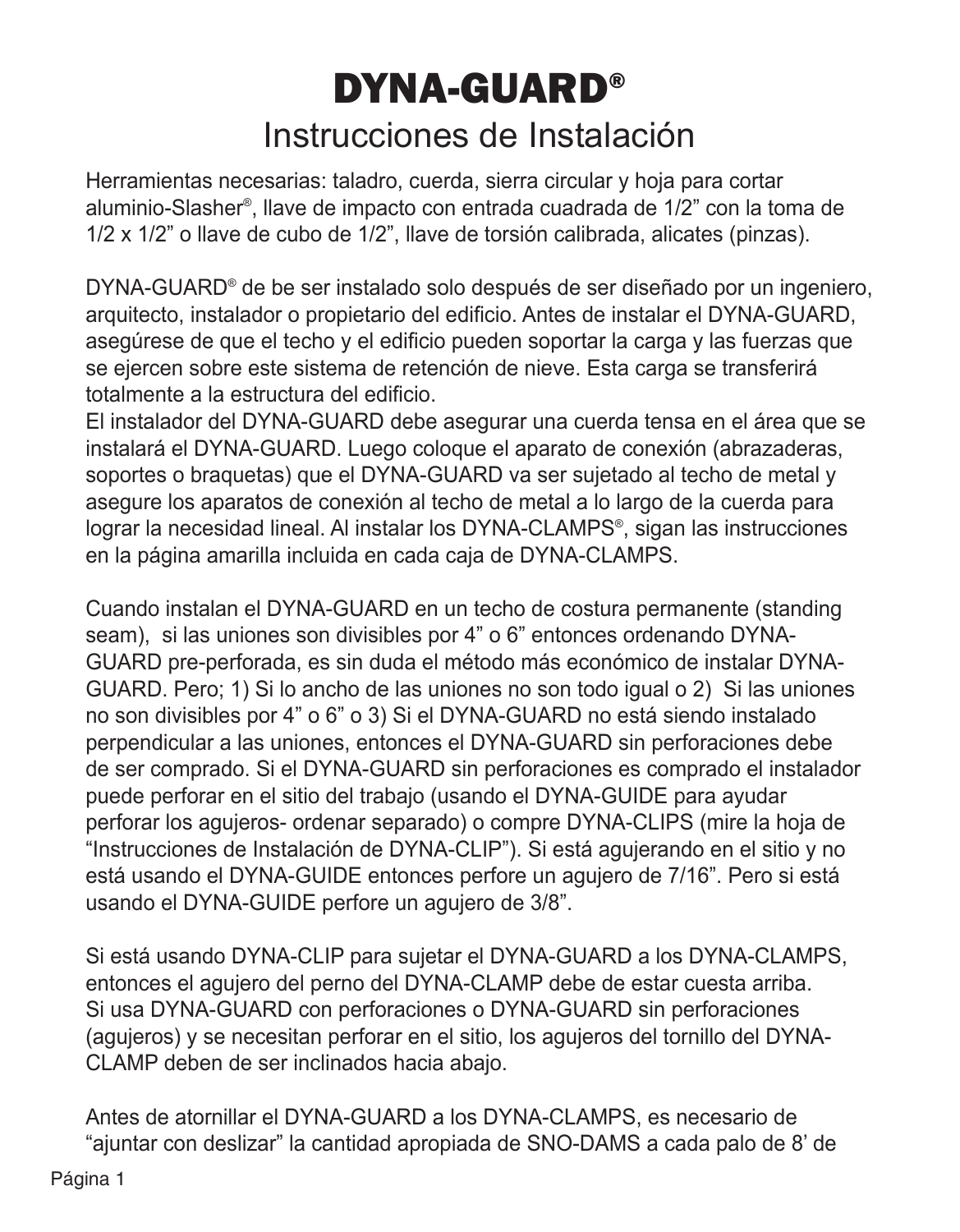DYNA-GUARD. Instale un SNO-DAM en medio de cada unión al menos que se le indique algo diferente. Nota: Si también está usando DYNA-CLIPS entonces asegure de alternar al adjuntar al DYNA-GUARD; deslice un DYNA-CLIP luego un SNO-DAM (Lea las "Instrucciones de Instalar de SNO-DAM"). Posicione los SNO-DAMS antes de atornillar el DYNA-GUARD a los DYNA-CLAMPS. Use el SNO-DAM 2 en uniones verticales de 2" de alto o menos. O en uniones horizontales de 1.75" o menos. Use SNO-DAM 3 en uniones verticales de altura entre 1.75" a 3" o uniones horizontales de 2" o menos.

#### Directriz general:

Instale la primera fila de DYNA-GUARD 6"-12" del alero del techo. Si se requiere una segunda fila de DYNA-GUARD, se debe de instalar no más de 1/5 del alero a la cresta del techo a lo largo de la primera fila, pero por lo menos 6' cuesta arriba de la primera fila de DYNA-GUARD. (Ver Figura hacia abajo) La ubicación real de posibles "filas adicionales" puede ser influenciada por los específicos del techo para mejorar la estética del techo.



Al instalar el perno de acero inoxidable de 5/16-18 x 5/8" con cabeza hexagonal de 1/2" al DYNA-CLAMP, el instalador debe de apretar entre 156 a 168 pulgadas-libras usando una llave de mano o una llave de impacto. Estos pernos están incluidos con los DYNA-CLAMPS.

Se incluye con cada 8' de DYNA-GUARD un conector de empalme. Deslice el conector de empalme en el extremo de la DYNA-GUARD ya instalado. Luego el siguiente palo de DYNA-GUARD que va ser instalado primero debe ser acoplado con el conector de empalme ya instalado. Después de instalar segundo DYNA-GUARD, deslice el conector de empalme al el extremo de DYNA-GUARD apenas instalado. Repita este proceso. La ranura en el conector de empalme crea acerca de 1/8" brecha entre los dos palos de DYNA-GUARD acoplados. Este espacio de 1/8" se diseña para permitir la expansión y contracción asociada con techos de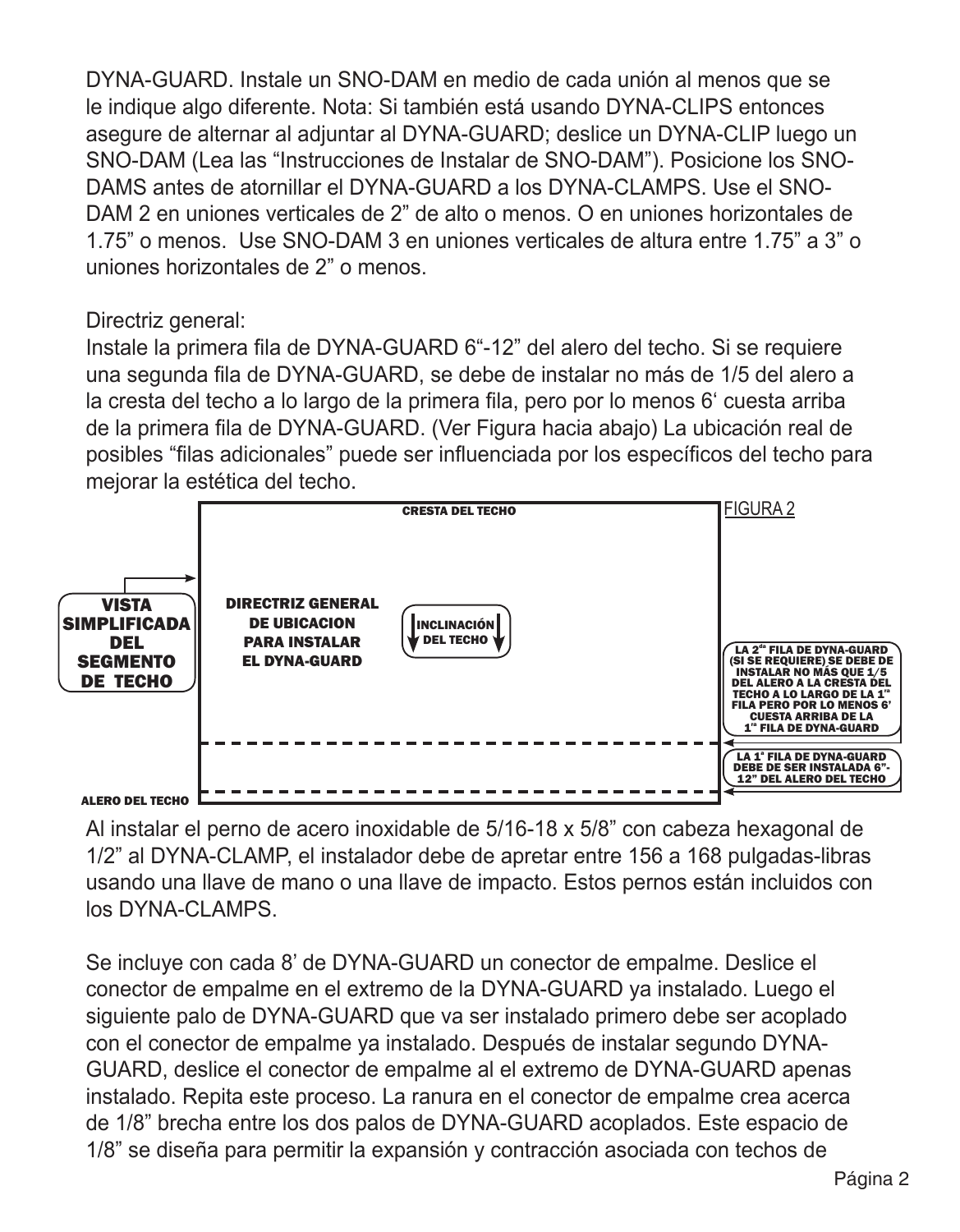metal. Al final de cualquier recorrido del DYNA-GUARD, DYNA-GUARD no puede extender más de 3" más allá del dispositivo de conexión montado en el techo más cercano.

Usando el mismo material como el del techo para maximizar la estética línea de techo, inserte una franja de metal de 2" de ancho pintada, a cualquier extremo del DYNA-GUARD al DYNA-GUARD entre la parte superior e inferior de la brida de retención en la cara del DYNA-GUARD. Utilizando pinzas, apriete la brida de retención en cualquier lugar a lo largo de la cara de cada 8' de DYNA-GUARD para impedir que la franja de 2" después de ser instalada se vaya a la deriva.

Cuando corte el DYNA-GUARD, usando una sierra circular con una hoja para cortar aluminio de Slasher® funciona mejor.

Atornille el DYNA-GUARD al DYNA-CLAMP con el tornillo de acero inoxidable de 5/16-18 x 5/8" incluido con los DYNA-CLAMPS. El tornillo tiene una cabeza hexagonal 1/2". Instale los pernos con una llave de impacto o una llave de cubo de  $1/2$ ".

Dynamic Fastener y sus empleados no hacen ninguna garantía ni representación de ningún tipo, ni expresan o implican, ni incluyen ninguna garantía de comerciabilidad o idoneidad para un propósito particular, con respecto a cualquiera de sus productos o servicios. Si una demanda se presenta contra Dynamic Fastener, bajo ninguna circunstancia en ningún caso la responsabilidad de Dynamic Fastener superará el precio de compra de los productos o servicios específicos a que se hace la reclamación.

### CONSIDERACIONES DE DISEÑO

1. Todas las cargas incurridas por el sistema de DYNA-GUARD serán transferidos a los paneles. Por eso, es necesario instalar los paneles apropiadamente a la estructura para prevenir el desplazamiento bajo la carga de nieve. Estructuras nuevas y existentes deben ser evaluadas para asegurar que pueden soportar las cargas de nieve retenida. (En casos donde hay un saliente en el borde del alero, es imperativo asegurarse de que el voladizo puede sostener la carga acumulada. De lo contrario, la primera fila de DYNA-GUARD debe ocurrir en el muro de la pared.)

2. No se recomienda colocar el sistema de DYNA-GUARD en áreas aisladas tales como puertas, respiraderos y áreas del techo parcial. Por favor llame para consideraciones de diseño especiales en estas áreas.